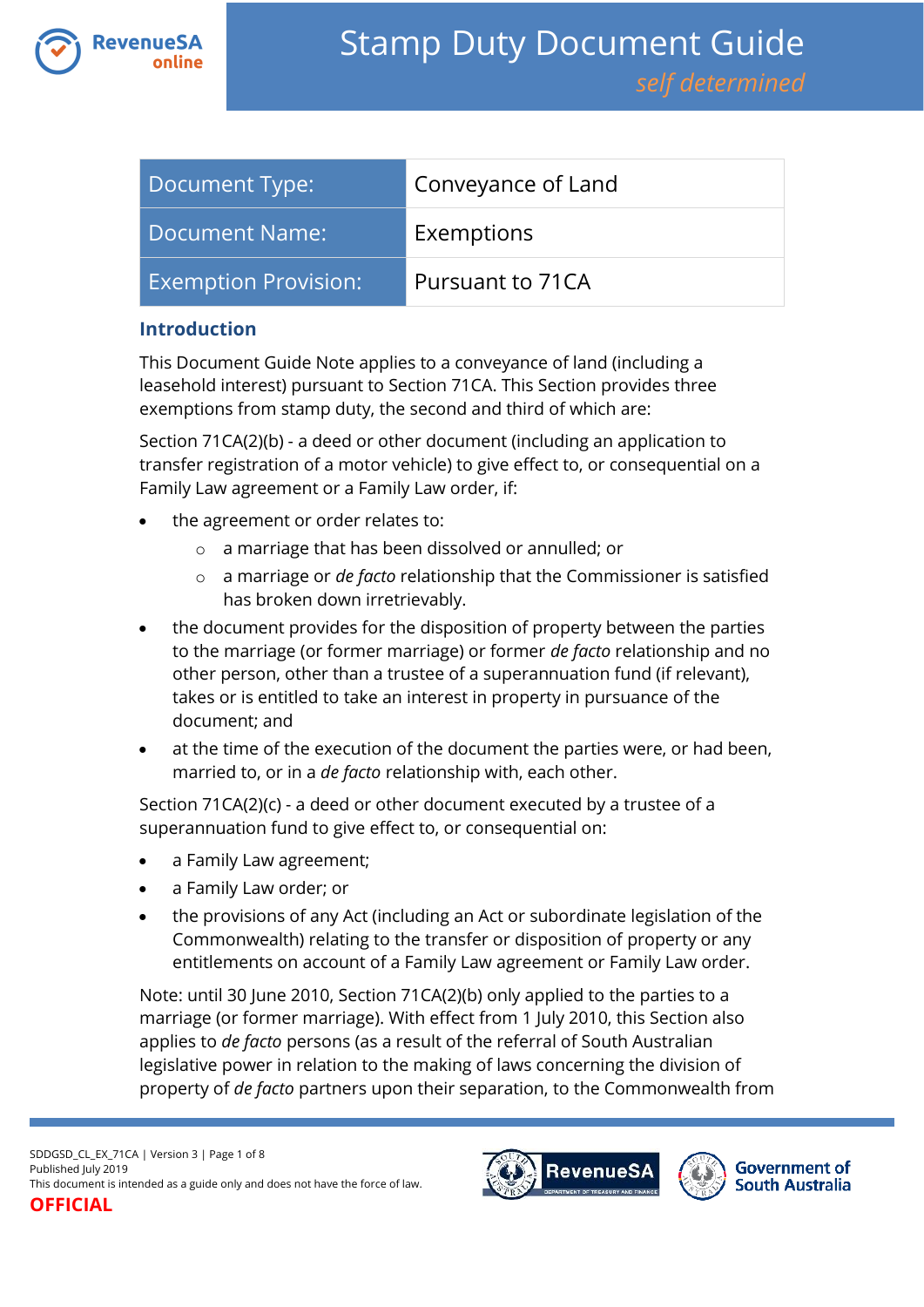

that date). Accordingly, *de facto* persons who do not come within the regime of the *Family Law Act 1975* (Cwlth) (the "FL Act") with effect from 1 July 2010 may be entitled to an exemption from stamp duty under either Section 71CB or Section 71CBA. Relevant Document Guide Notes are available on the RevenueSA website page in relation to those exemptions.

Note: the third exemption in Section 71CA, for a Family Law agreement, is discussed in the relevant Document Guide Note and is self-determined under the document type:

#### [Exemptions | Family Law Agreement](https://www.revenuesa.sa.gov.au/stampduty/stamp-duty-document-guide/self-determined/exemptions/sddgsd_ex_fla71ca) – Pursuant to 71CA

#### Definitions

*De facto relationship* has the same meaning as in the FL Act.

*Family Law agreement* means:

- a) a maintenance agreement;
- b) a financial agreement; or
- c) a splitting agreement.

*Family Law order* means an order of a court under Part VIII, VIIIA, VIIIAB or VIIIB of the FL Act.

*Flag lifting agreement* has the same meaning as in Part VIIIB of the FL Act.

*Financial agreement* means a financial agreement made under Part VIIIA or VIIIAB of the FL Act (or taken to have been made under Part VIIIAB of that Act) that, under that Act, is binding on the parties to the agreement.

*Maintenance agreement* means:

- a) a maintenance agreement approved by a court by order under Section 87 of the FL Act; or
- b) a maintenance agreement registered in a court under Section 86 of the FL Act or under regulations made pursuant to Section 89 of that Act.

*Splitting agreement* means:

- a) a flag lifting agreement; or
- b) superannuation agreement:

that has effect under Part VIIIB of FL Act.

*Superannuation agreement* has the same meaning as in Part VIIIB of the FL Act.

Definitions of 'marriage', 'superannuation fund' and 'trustee' (of a superannuation fund) are also in Section 71CA.

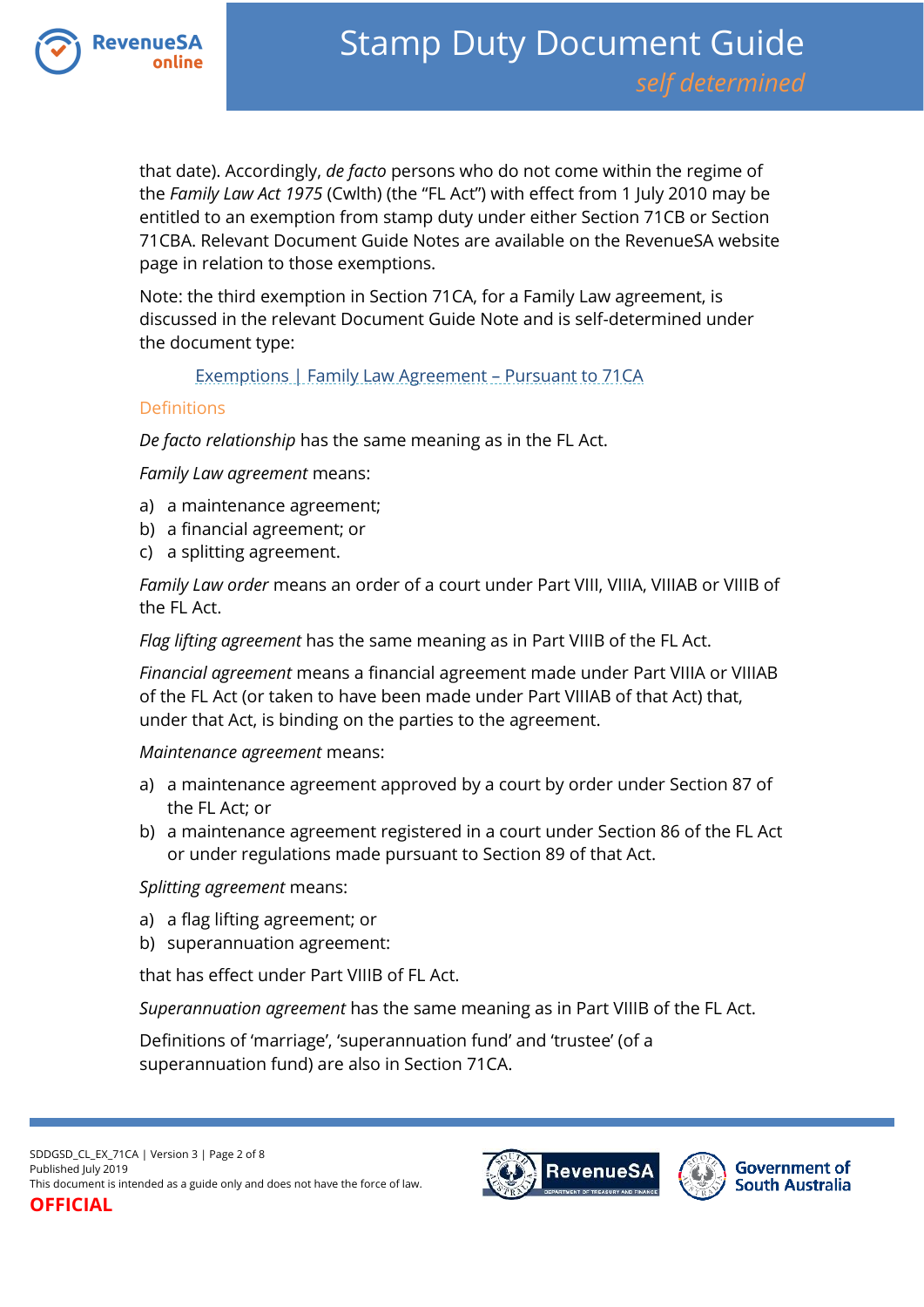

Definitions of 'marriage', 'superannuation fund' and 'trustee' (of a superannuation fund) are also in Section 71CA.

### **Exemption**

A conveying deed or other document that satisfies either Section 71CA(2)(b) or Section 71CA(2)(c) is exempt from stamp duty whether in agreement form or deed form and must be self-determined under the document type:

[Conveyance of Land | Exemptions | Pursuant to 71CA](https://www.revenuesa.sa.gov.au/stampduty/stamp-duty-document-guide/self-determined/conveyance-of-land-exemptions/sddgsd_cl_ex_71ca)

The exemption applies regardless of whether or not there is consideration passing.

For those persons not covered by the FL Act, they may be eligible for an exemption under Section 71CB or Section 71CBA. Please refer to the document types:

[Conveyance of Land | Exemptions | Pursuant to 71CB](https://www.revenuesa.sa.gov.au/stampduty/stamp-duty-document-guide/self-determined/conveyance-of-land-exemptions/sddgsd_cl_ex_71cba) [Conveyance of Land | Exemptions | Pursuant to 71CBA](https://www.revenuesa.sa.gov.au/stampduty/stamp-duty-document-guide/self-determined/conveyance-of-land-exemptions/sddgsd_cl_ex_71cba) Exemptions – [Transfer of Motor Vehicle |Pursuant to 71CB](https://www.revenuesa.sa.gov.au/stampduty/stamp-duty-document-guide/self-determined/exemptions-transfer-of-motor-vehicles/sddgsd_exmv_71cb) [Conveyance of Land | Exemptions | Certified Domestic Partnership](https://www.revenuesa.sa.gov.au/stampduty/stamp-duty-document-guide/self-determined/conveyance-of-land-exemptions/sddgsd_cl_ex_cdpa71cba)  agreement – [Pursuant to 71CBA](https://www.revenuesa.sa.gov.au/stampduty/stamp-duty-document-guide/self-determined/conveyance-of-land-exemptions/sddgsd_cl_ex_cdpa71cba)

### **What documents can I self-determine under this document type?**

The document can be in the form of:

- a LTO Form T1 Transfer; or
- a LTO Form RTC Application for the Deposit of a Plan of Division.

# **What types of transactions can I self-determine under this document type?**

A conveyance of land pursuant to Section 71CA is deemed **suitable** for selfdetermination under this document type where the transfer is between (see also Notes 1 and 2 below):

- two persons who are or have been married to each other; or
- two persons who were in a *de facto* relationship with each other; or
- a spouse or former spouse and a trustee of the other spouse's or former spouse's superannuation fund (or *vice versa*); or
- a former *de facto* and a trustee of the other former *de facto's* superannuation fund (or *vice versa*); or
- the trustees of the spouses' or former spouses superannuation funds; or
- the trustees of the former *de facto's* superannuation funds.



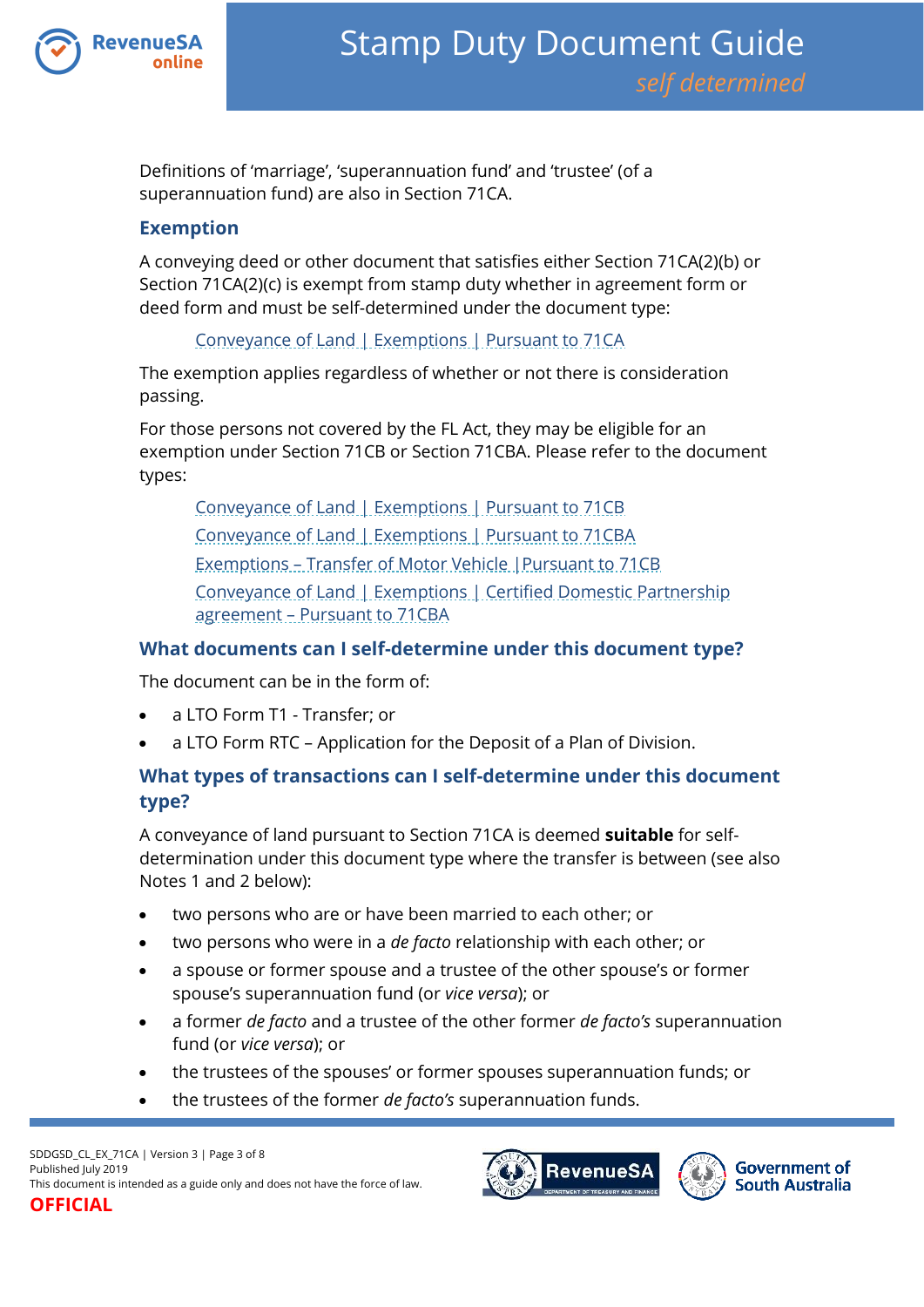

Where the transfer is pursuant to the terms of a Family Law order:

- the land must be transferred in the manner set out in the Family Law order (see also Notes 1 and 2 below); and
- no person, other than a trustee of a spouse's (or former spouse's) or former *de facto's* superannuation fund (if applicable), takes or is entitled to take an interest in the land;

and:

- the marriage has been dissolved or annulled (as evidenced by a Decree Absolute, Certificate of Divorce or a Divorce Order); or
- the marriage or *de facto* relationship has broken down irretrievably (as evidenced by a [Section 71CA Statutory Declaration\)](https://www.revenuesa.sa.gov.au/forms-and-publications/documents/forms/SD_S71CAstatdec.pdf).

Where the transfer is pursuant to the terms of a Family Law Agreement:

- the land must be transferred in the manner set out in the Family Law agreement (see also Notes 1 and 2 below); and
- no person, other than a trustee of a spouse's (or former spouse's) or former *de facto's* superannuation fund (if applicable), takes or is entitled to take an interest in the land;

and:

- the marriage has broken down irretrievably (as evidenced by a Separation Declaration under Section 90DA of the FL Act and a [Section 71CA Statutory](https://www.revenuesa.sa.gov.au/forms-and-publications/documents/forms/SD_S71CAstatdec.pdf)  [Declaration\)](https://www.revenuesa.sa.gov.au/forms-and-publications/documents/forms/SD_S71CAstatdec.pdf); or
- the *de facto* relationship has broken down irretrievably (as evidenced by a Separation Declaration under Section 90UF of the FL Act and a [Section 71CA](https://www.revenuesa.sa.gov.au/forms-and-publications/documents/forms/SD_S71CAstatdec.pdf)  [Statutory Declaration\)](https://www.revenuesa.sa.gov.au/forms-and-publications/documents/forms/SD_S71CAstatdec.pdf).

You will need to indicate whether the land is used as **residential** or **nonresidential**. For further advice on this refer to the **Document Guide Page.** 

**Note 1:** Where land is transferring from a party other than a spouse, former spouse, former *de facto* or trustee of their superannuation fund (e.g. the land is transferred from a non-superannuation trustee company, a trust, another joint owner), the transfer may be exempt from stamp duty. The transfer **must be submitted to the Commissioner for assessment** together with:

- a copy of the Family Law agreement or Family Law order;
- a copy of the trust deed (if applicable);
- a Separation Declaration (if applicable); and
- a Decree Absolute, Certificate of Divorce or Divorce Order (if applicable);

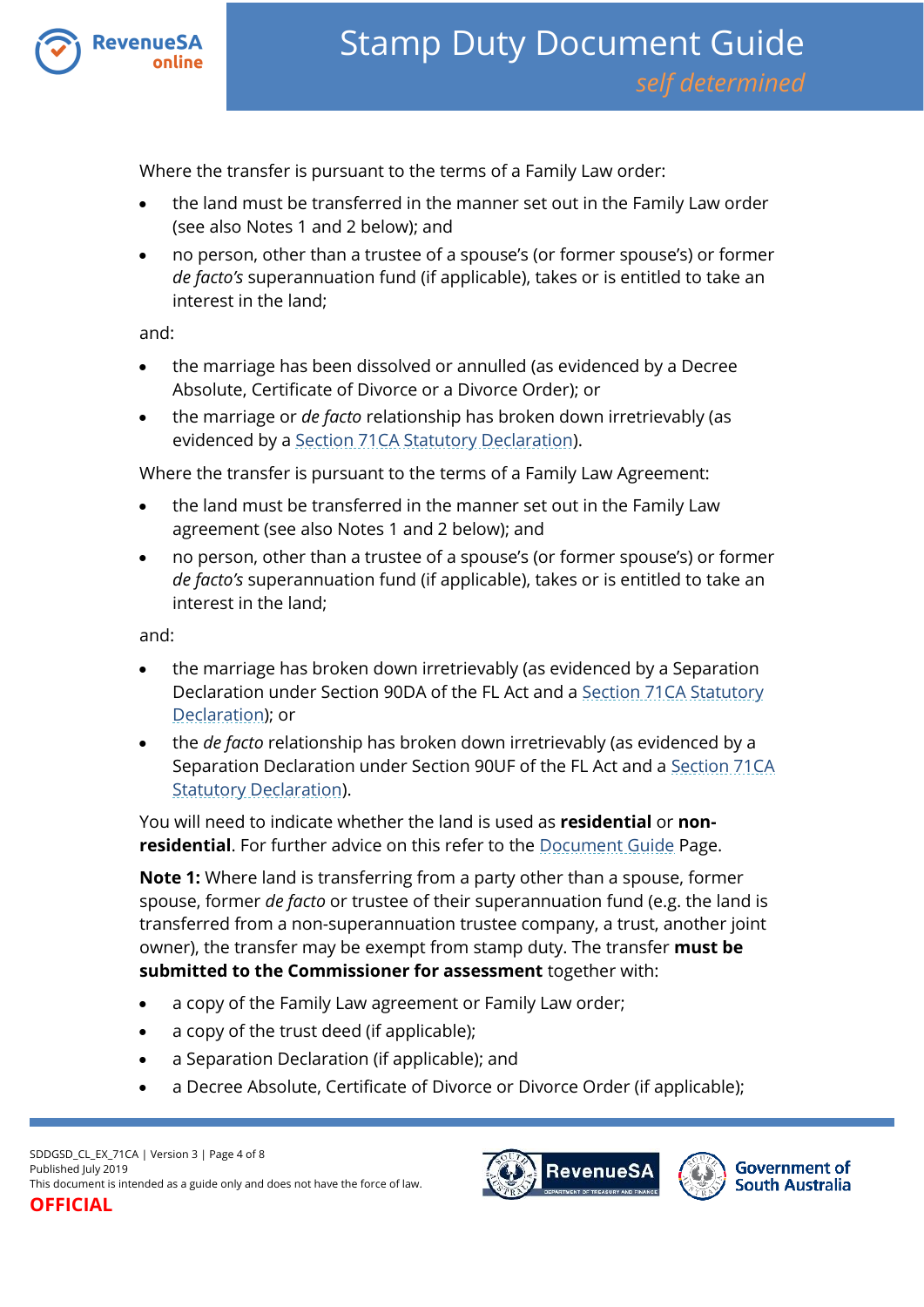

and a submission detailing:

- the character of the property involved (e.g. the family home);
- the extent that the parties to the marriage (or former marriage) or former *de facto* relationship own and/or control any company or trust involved (i.e. the extent to which the company or trust itself could be said to be an asset of the marriage (or former marriage) or former *de facto* relationship);
- the identity and role of any other person, company or trust involved in the transfer;
- the identity and role of any other owner or beneficiary of any company or trust; and
- the relationship between any other person, company or trust associated with the transfer and the parties to the marriage (or former marriage) or former *de facto* relationship.

**Note 2:** Where land is transferring to a party other than a spouse, former spouse, former *de facto* or trustee of their superannuation fund, the transfer is not exempt from duty.

# **What evidence do I need to retain for audit purposes?**

For audit purposes, you will need to retain the following documentation either in paper form or electronic form:

- a copy of the documents;
- evidence that a stamp duty determination has been made (i.e. Certificate of Stamp Duty, Document ID or stamped document);
- a copy of the Family Law order, or the Family Law agreement (and Separation Declaration);

and:

- evidence that the marriage has been dissolved or annulled, in the form of a copy of the Decree Absolute, Certificate of Divorce or Divorce Order; or
- evidence that the marriage or *de facto* relationship has broken down irretrievably and that at the time of the execution of the transfer the parties were, or had been, married to, or in a *de facto* relationship with, each other, in the form of a completed [Section 71CA Statutory Declaration.](https://www.revenuesa.sa.gov.au/forms-and-publications/documents/forms/SD_S71CAstatdec.pdf)

# **What Section(s) of the** *Stamp Duties Act 1923* **applies?**

Section 71CA (which from 1 July 2010 also applies to *de facto* persons, due to the *Statutes Amendment (De Facto Relationships) Act 2011,* which was assented to on 21 July 2011.



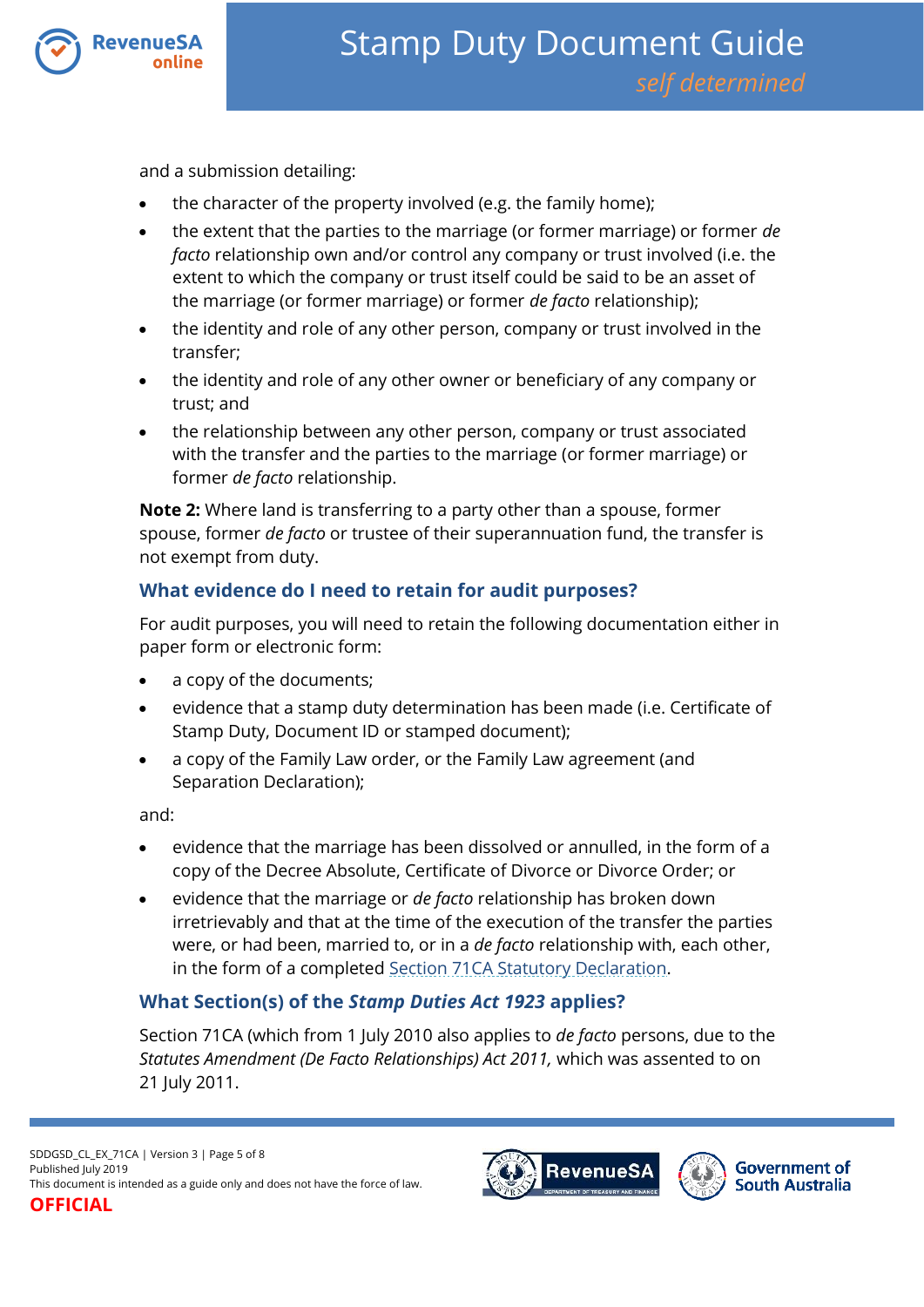

## **What stamp duty is payable on this document?**

This document is exempt from stamp duty.

### **Examples**

### Land transferred pursuant to Financial Agreement between parties of the marriage

John and Megan are husband and wife and it is considered that their marriage has broken down irretrievably. Upon their marriage, John and Megan had entered into a Financial Agreement that indicated the distribution of their assets if they were to separate and/or divorce. They have now agreed to distribute their assets between them as contemplated in the Financial Agreement, as follows:

- John will transfer his interest in the matrimonial home to Megan; and
- Megan will transfer her interest in their holiday home to John.

As John and Megan are separated but not divorced, they have executed a [Section 71CA Statutory Declaration](https://www.revenuesa.sa.gov.au/forms-and-publications/documents/forms/SD_S71CAstatdec.pdf) stating that their marriage has broken down irretrievably and a Separation Declaration under Section 90DA of the FL Act. John and Megan have executed two Transfers.

Note: if the Transfers are executed after John and Megan are divorced, no Section 71CA Statutory Declaration is required if a copy of the Decree Absolute, Certificate of Divorce or Divorce Order is produced.

Both transfers are self-determined under this document type as **Exempt**.

Land transferred pursuant to a Family Law order where a person other than a party of the marriage takes or is entitled to take an interest in the property.

Fred and Jane have separated and it is considered that their marriage has broken down irretrievably. Fred and Jane have agreed upon the distribution of their assets and have obtained a Family Law order that details the distribution of their assets.

The Family Law order states that Jane must transfer her interest in their matrimonial home to their son, Tim, for no consideration. Fred and Jane are not divorced.

The exemption **does not** apply because the transfer results in a person other than a party to the marriage taking an interest in the property. The conveyance

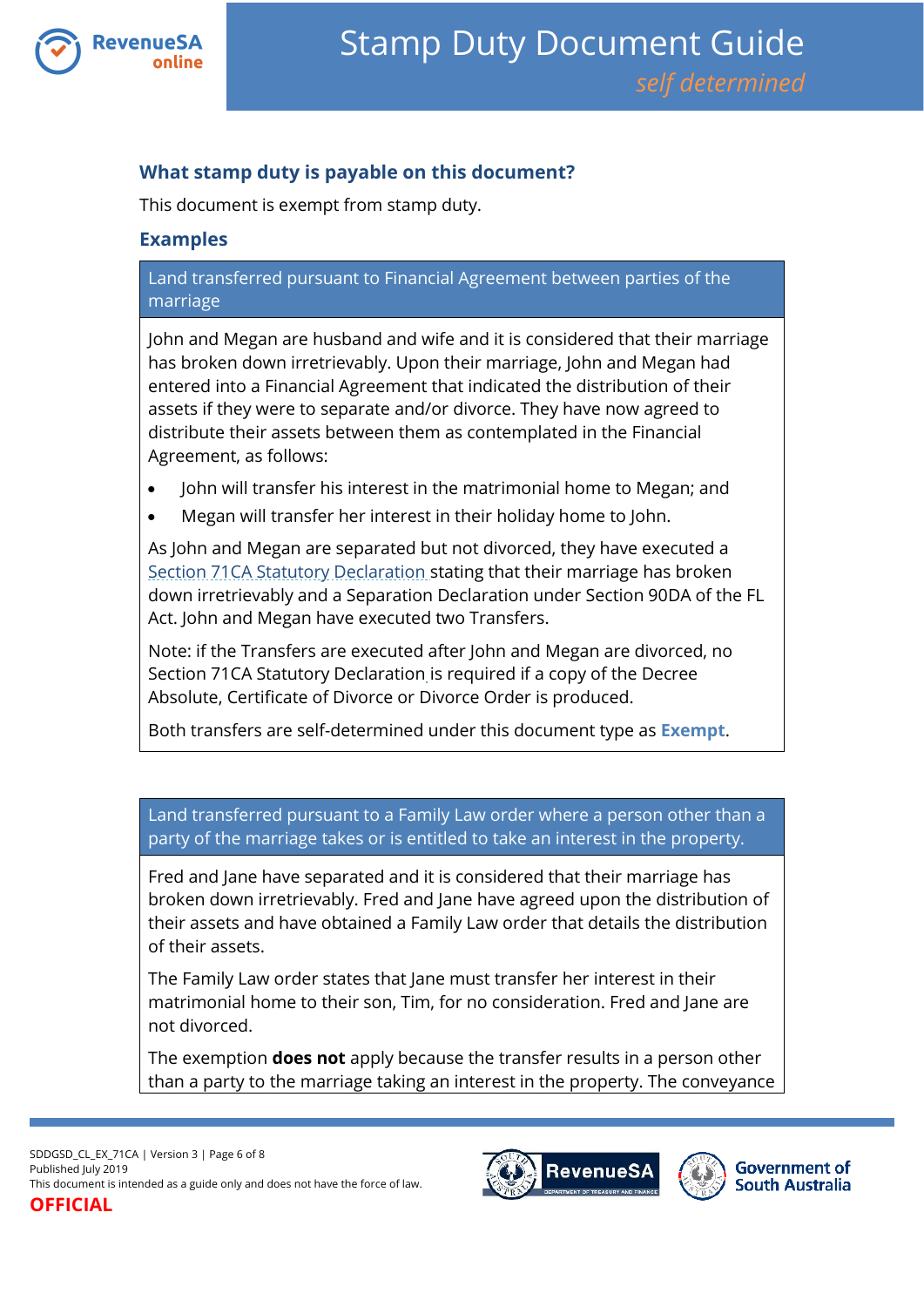

is chargeable with *ad valorem* voluntary conveyance stamp duty. Refer to the document type:

[Conveyance of Land | Residential Land/Primary Production Land](https://www.revenuesa.sa.gov.au/stampduty/stamp-duty-document-guide/self-determined/conveyance-of-land/sddgsd_cl_rpp)

Conveyance [of Land | Qualifying Land](https://www.revenuesa.sa.gov.au/stampduty/stamp-duty-document-guide/self-determined/conveyance-of-land/sddgsd_cl_ql)

Land transferred pursuant to a Family Law Order between parties of the marriage.

Rodney and Belinda are husband and wife and it is considered that their marriage has broken down irretrievably. Rodney and Belinda have agreed upon the distribution of their assets and have obtained a Family Law order that details the distribution of their assets.

The Family Law order states that Rodney must transfer certain land to Belinda.

As Rodney and Belinda are separated but not divorced, they have executed a [Section 71CA Statutory Declaration](https://www.revenuesa.sa.gov.au/forms-and-publications/documents/forms/SD_S71CAstatdec.pdf) stating that their marriage has broken down irretrievably. Rodney and Belinda have executed a Transfer.

Note: if the Transfer is executed after Rodney and Belinda are divorced, no [Section 71CA Statutory Declaration](http://www.revenuesa.sa.gov.au/__data/assets/file/0004/6808/SD_S71CAstatdec.pdf) is required if a copy of the Decree Absolute, Certificate of Divorce or Divorce Order is produced.

The Transfer is self-determined under this document type as **Exempt**.

Land transferred pursuant to a Financial Agreement from the trustee of a spouse's superannuation fund to the trustee of the other spouse's superannuation fund.

Tony and Ellen are husband and wife and it is considered that their marriage has broken down irretrievably. Tony and Ellen have agreed upon the distribution of their assets and have now entered into a Financial Agreement (inclusive of a Separation Declaration) that details the distribution of their assets.

The Financial Agreement states that the trustee of Tony's superannuation fund must transfer a half interest in the matrimonial home to the trustee of Ellen's superannuation fund.

As Tony and Ellen are separated but not divorced, they have executed a [Section 71CA Statutory Declaration](https://www.revenuesa.sa.gov.au/forms-and-publications/documents/forms/SD_S71CAstatdec.pdf) stating that their marriage has broken